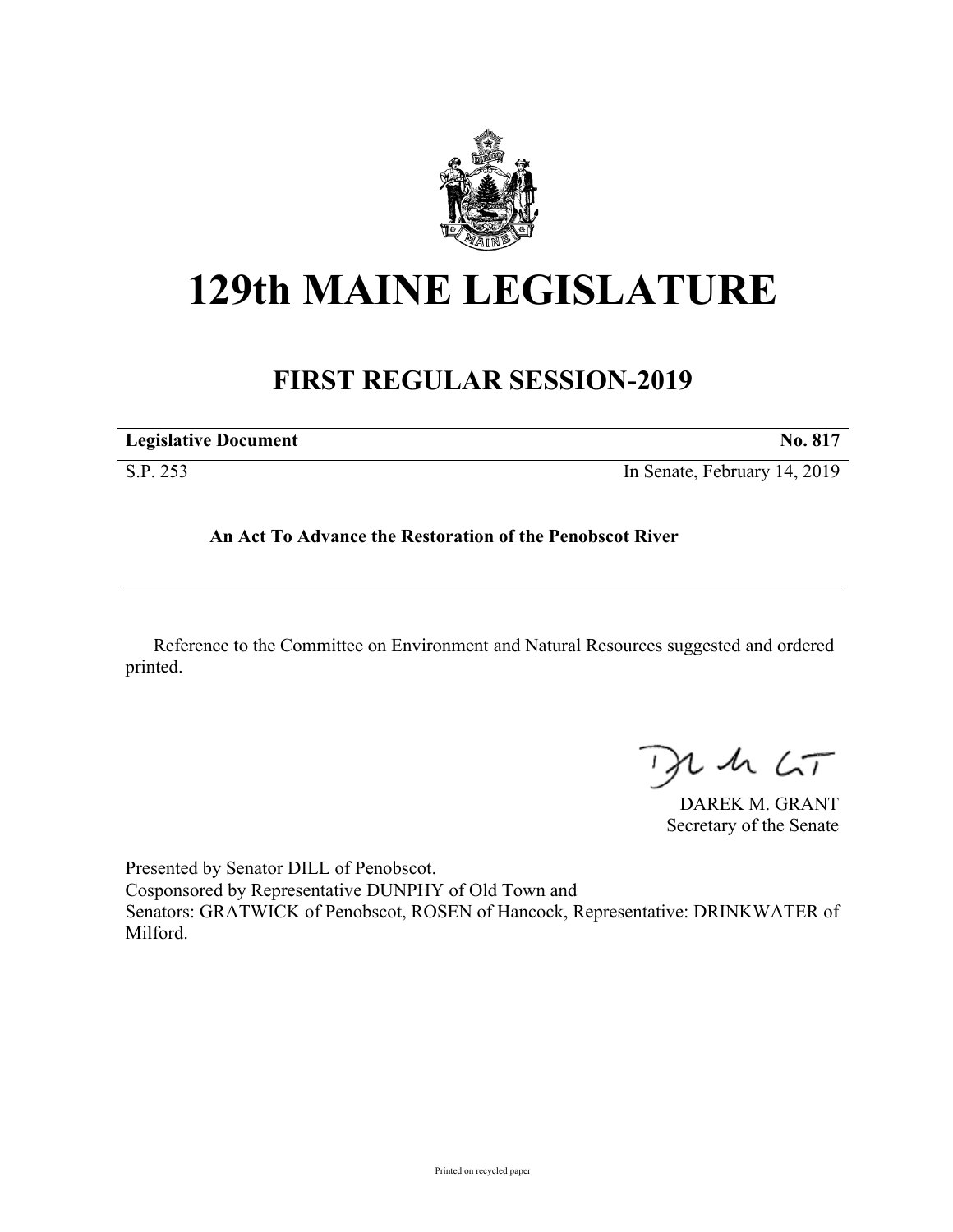#### **Be it enacted by the People of the State of Maine as follows:**

**Sec. 1. 38 MRSA §418-A,** as enacted by PL 1981, c. 674, is amended to read:

## **§418-A. Protection of the lower Penobscot River**

 **1. Findings.** The Legislature finds that the lower Penobscot River is a unique and valuable natural resource. The lower Penobscot River serves as an example to the Nation that good public policy carefully implemented can restore and preserve our natural resources. The river has supported, and is again beginning to support, the greatest run of Atlantic salmon and 11 other species of anadromous fish in North America, providing a unique fishing opportunity for Maine residents and members of the Penobscot Indian 10 Nation. The Legislature declares that the preservation and restoration of the lower Penobscot River is of the highest priority.

 **2. Prohibition.** To protect water quality and aquatic resources, fisheries and fishing opportunities, and as an exercise of the public trust of the State, no person, firm, corporation, municipality or other legal entity may erect, operate, maintain or use any 15 dam on that portion of the Penobscot River downstream from the Bangor Hydroelectric Company Dam located at Veazie Milford Dam located between Milford and Old Town, except that portion of the river known as the Stillwater Branch, to the southernmost point of Verona Island for any purpose not previously authorized by act, resolve or operation of law, unless specifically authorized by the Legislature.

 **3. Study authorized.** Any person, firm, corporation, municipality or other legal entity may study the feasibility of erecting, operating, maintaining or using a dam for hydroelectric generation on the portion of the Penobscot River described in subsection 2.

 **Sec. 2. Study.** The Department of Marine Resources, the Department of Inland Fisheries and Wildlife and the Department of Environmental Protection, referred to in this section as "the departments," in consultation with the Penobscot Indian Nation and interested federal agencies, shall conduct a comprehensive assessment of fish passage barriers, water quality and habitat conditions affecting the full restoration of fisheries within the Penobscot River watershed and the feasibility and costs of mitigating problems. The departments shall report to the Joint Standing Committee on Marine Resources, the Joint Standing Committee on Inland Fisheries and Wildlife and the Joint Standing Committee on Environment and Natural Resources on the subject matter of their assessment by January 15, 2020. The joint standing committees may report out legislation relating to the departments' reports to the Second Regular Session of the 129th Legislature.

### **SUMMARY**

 This bill extends north to Milford Dam between Milford and Old Town on the Penobscot River, with the exception of the Stillwater Branch, the protections under the Maine Revised Statutes, Title 38, section 418-A currently provided to the lower Penobscot River. It requires the Department of Marine Resources, the Department of Inland Fisheries and Wildlife and the Department of Environmental Protection, in